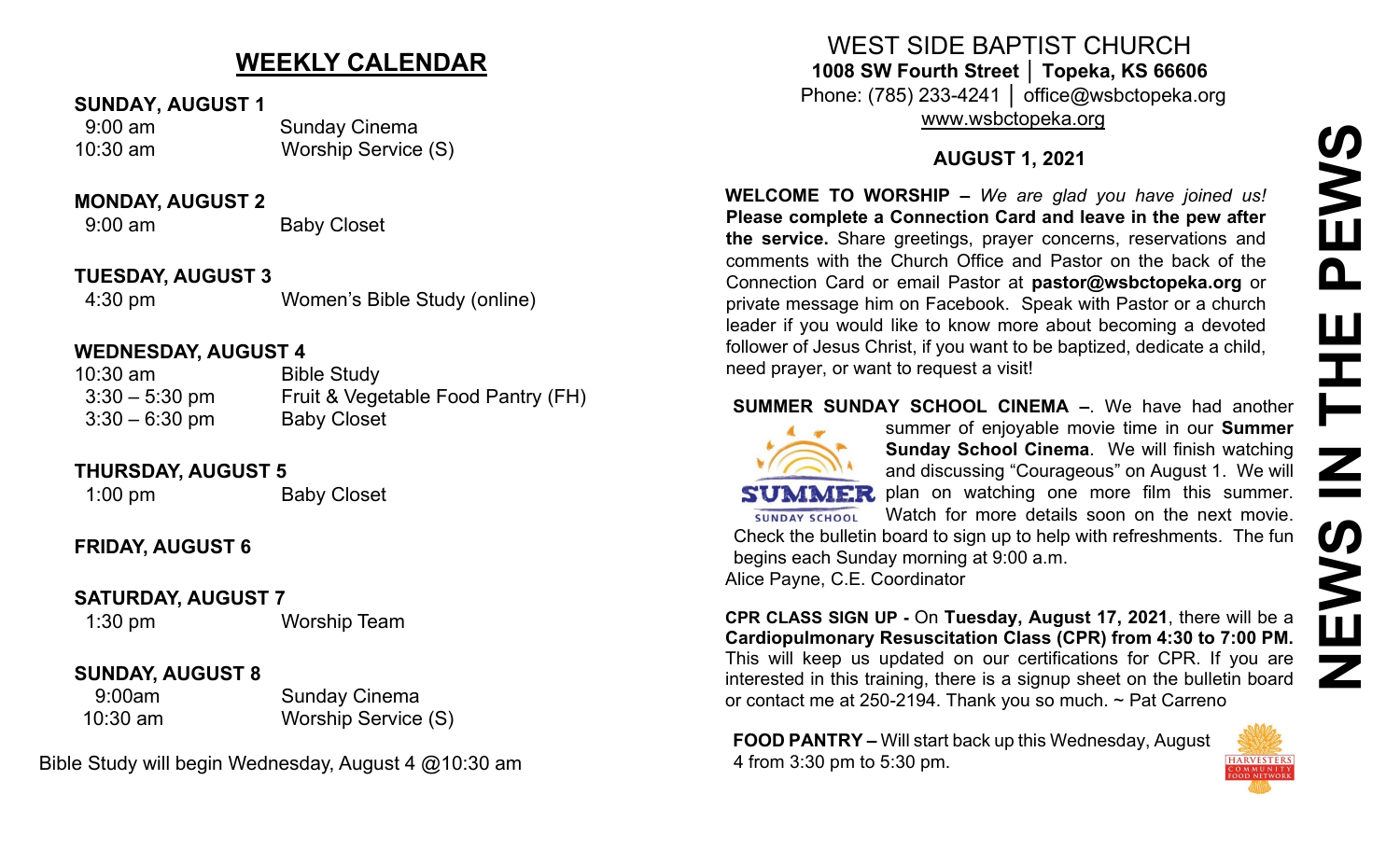**FALL MISSION PROJECT -** I would like to determine if there is interest in a Fall mission project. I have not contacted any place yet; I would like to see how many are interested first. If there are enough **Cod's Work** people, we can consider an out-of-state project like **Our Hands** Murrow, or something closer to home. We can discuss that later. Please let me know if you are interested in participating in a Fall mission

project and if you have a specific project preference. I can be contacted at [jim.goodnow@sbcglobal.net](mailto:jim.goodnow@sbcglobal.net) or 246-1807. ~ Jim Goodnow, Coordinator of Mission

**FOOD PANTRY MILK 2 MY PLATE - AUGUST** Milk will be available for no charge

in the Fellowship Hall starting in August. We will be asking for the number of people in the household and their ages.

- Monday August 16 9:00 AM 11:00 AM
- Wednesday August 18 3:30 PM 6:30 PM
- Thursday August  $19 1:00 \text{ PM} 3:00 \text{ PM}$

See Jack Janway, Coordinator of Outreach, for details.

**WWW KID'S BIBLE CLUB -** We are planning to restart our **Wonderful West Side Wednesdays**, aka **WWW**, Kid's Bible Club in the fall. This has been such a vital and important program for our neighborhood and church the past several years. **Beginning on Wednesday, Sept 1**, we will provide supper and a group Bible lesson for children, youth, and adults.



Again, we will be counting on volunteers to carry out this mission. There are jobs to help with transportation, cooking, serving, clean-up, teaching, playing, singing, and more. You are invited to be a part of WWW. Come join the fun and invite someone to come along.

**THE LORD'S SUPPER –** We celebrate the Lord's Supper (Holy Communion) on the first Sunday of each month and on special occasions. All persons of faith are welcome to partake of the The Table of the Lord, regardless of age, race, or church affiliation. We use only non-alcohol grape juice.Communion Servers are needed each month. See Brice Smith for more info.



**VENMO –** Give to God online via **SQUARE** at **[https://west](https://west-side-baptist-church.square.site/)-sidebaptist-[church.square.site](https://west-side-baptist-church.square.site/)** or give through **VENMO**, a phone app. Search for the church **@wsbctopeka** or scan the QR code.



We appreciate all your donations and generosity. Questions? Call the Church Office for help.

**BELIEVER'S BAPTISM** – We practice "believer's baptism" which is the immersion of a person in water – regardless of age – who receives Jesus Christ as his or her personal Savior and publicly professes to walk the Jesus way. The Council schedules baptisms on most Sunday mornings throughout the year. If you would like to be baptized, then come to the front during the last song.

**COVID MITIGATION –** The Center for Disease

Control and Prevention (CDC), the Kansas Department of Health and Environment (KDHE) and the Shawnee County Health Department recommend *stay at home if you are sick* and



*unvaccinated individuals unable to achieve Social Distancing should wear a Face Mask or Other Face Covering in public spaces and when interacting in private spaces with unvaccinated individuals from other households***.**

Visit <https://www.snco.us/hd/coronavirus.asp> to learn more.

**HOSPITAL & EMERGENCIES –** If you or a loved one is admitted to the hospital for an emergency or for surgery, **the hospital staff and chaplains' office will NOT contact the Church Office or the Pastor**. **You or a family member must call the Church Office at (785) 233-4241 or the Pastor at (785) 224-7234**. Pastor is willing to visit the hospital and pray prior to surgeries.

**FROM DOORSTEP -** We are lacking the following items to be able to make hygiene kits for our clients. If you can donate any of the following items this week, we would greatly appreciate it!! Monday – Friday from 9am - 2pm. South parking lot door…

**Shampoo/Conditioner 2-in-1 (full size) Razors Hairbrushes**